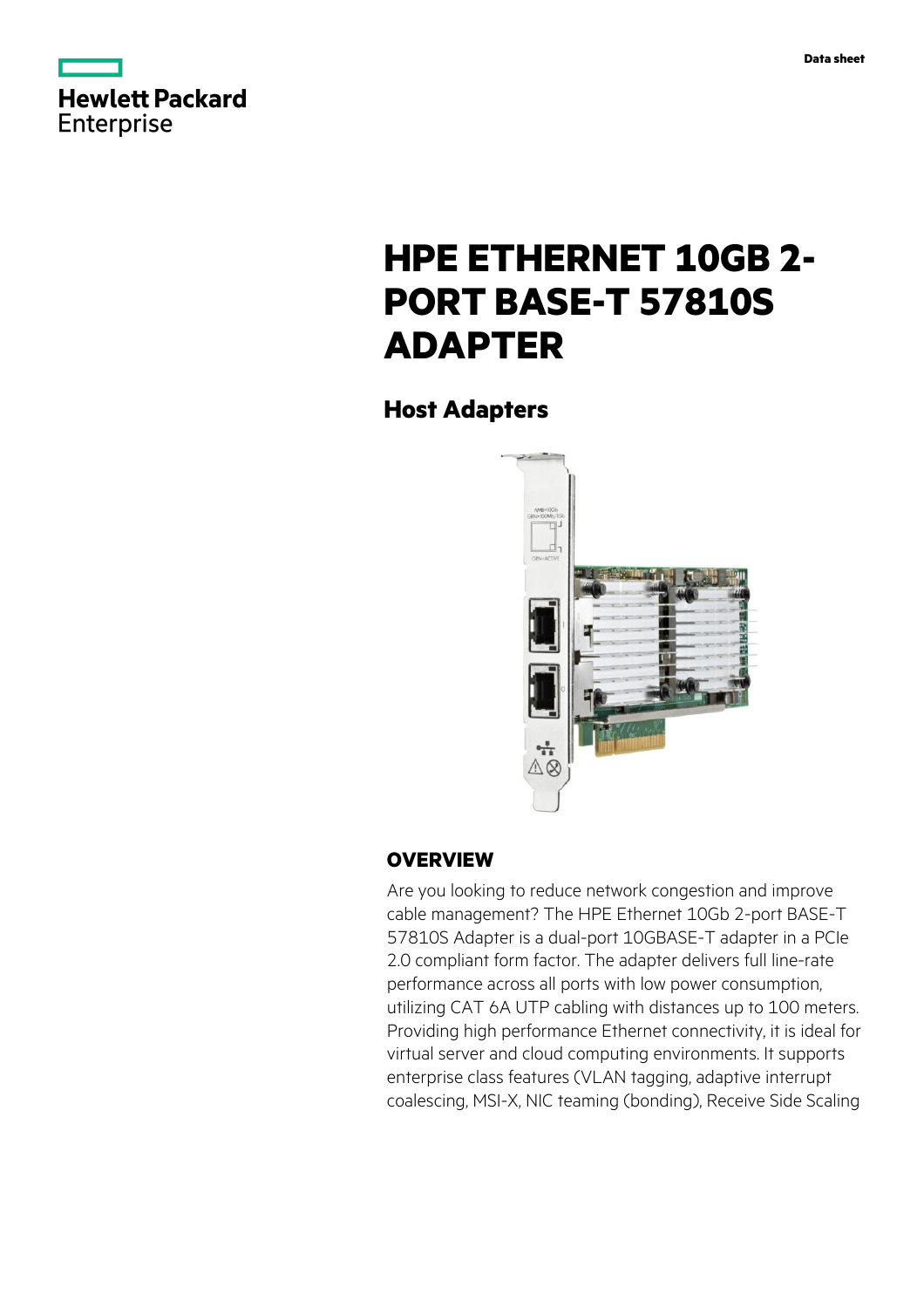(RSS), jumbo frames, PXE boot) and virtualization features (VMware NetQueue and Microsoft VMQ). The adapter's support for HPE Sea of Sensors 3D Technology enhances server performance.

### **FEATURES**

#### **Dual-port 10GBASE-T Ethernet Low Profile Adapter Designed for Increased Network Performance.**

Total aggregate, full-duplex throughput of 40 Gb/s provides the network performance needed to improve response times and alleviate bottlenecks that impact performance of the most demanding workloads. Compatible with 1GbE networks utilizing CAT 6A UTP cabling to support distances up to 100 meters.

Comprehensive stateless offloads that optimize host efficiency and virtual machine density by leaving host CPU availability for other duties.

Virtualization support for VMware NetQueue and Microsoft VMQ helps meet the performance demands of consolidated virtual workloads.

Support for MSI/MSI-X provides performance benefits for multi-core servers by load balancing interrupts between CPUs/cores.

Stateful hardware offload for TCP/IP: TCP Offload Engine (TOE). Optimizes CPU utilization. Backward compatible with existing 1GbE networks utilizing low-cost CAT 6A UTP cabling to support distances up to 100 meters.

#### **Network Partitioning to Reduce Network Sprawl and Take Full Advantage of Bandwidth.**

Allows administrators to configure a 10 Gb adapter as four separate partitions or physical functions. Eliminate multiple NICs, HBAs, and cables to consolidate multiple connections onto one network adapter.

Ideal for customers in virtual server environments because it allows them to segment the high performance connections and provide the right amount of network bandwidth to applications.

## **Technical specifications HPE Ethernet 10Gb 2-port BASE-T 57810S Adapter**

| Data rate          | 10Gb         |
|--------------------|--------------|
| <b>Bus type</b>    | PCIe Gen2 x8 |
| <b>Form factor</b> | Standup      |